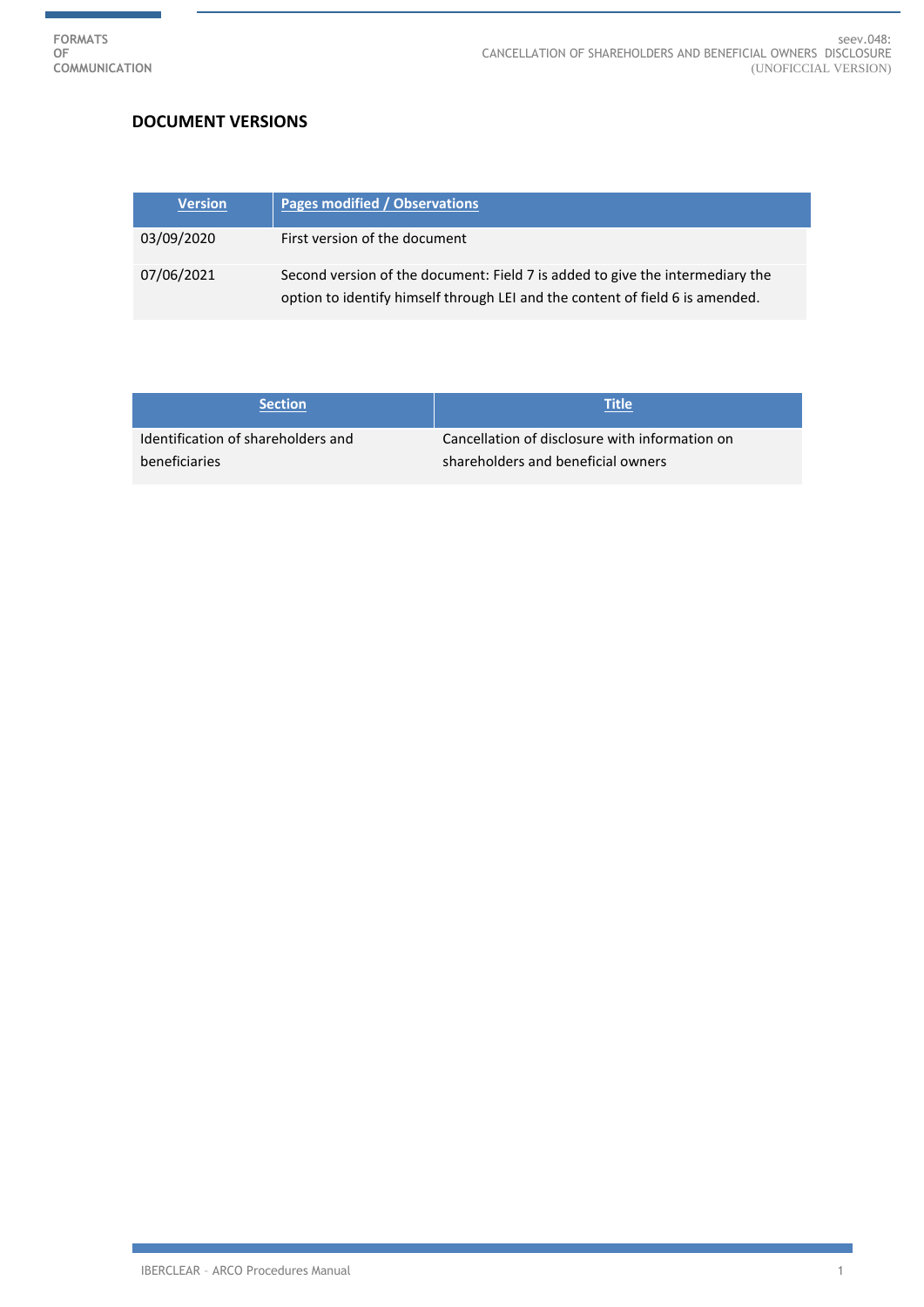

## **FORMAT seev.048.001.01**

### **General description**

It is a cancellation of the disclosure with information on shareholders and/or beneficial owners of a security.

### **Origin/Destination**

**Issuer:** IBERCLEAR

**Recipient:** Participants, CSDs, intermediaries.

**Issuer:** Participants, CSDs, intermediaries.

**Recipient:** IBERCLEAR

## **Main related messages**

Each seev.048 message cancels a previous seev.047 disclosure that answered a request.

#### **Relationship with Owner messages**

It has an equivalent in HTITU12 to cancel a previous HTITU12.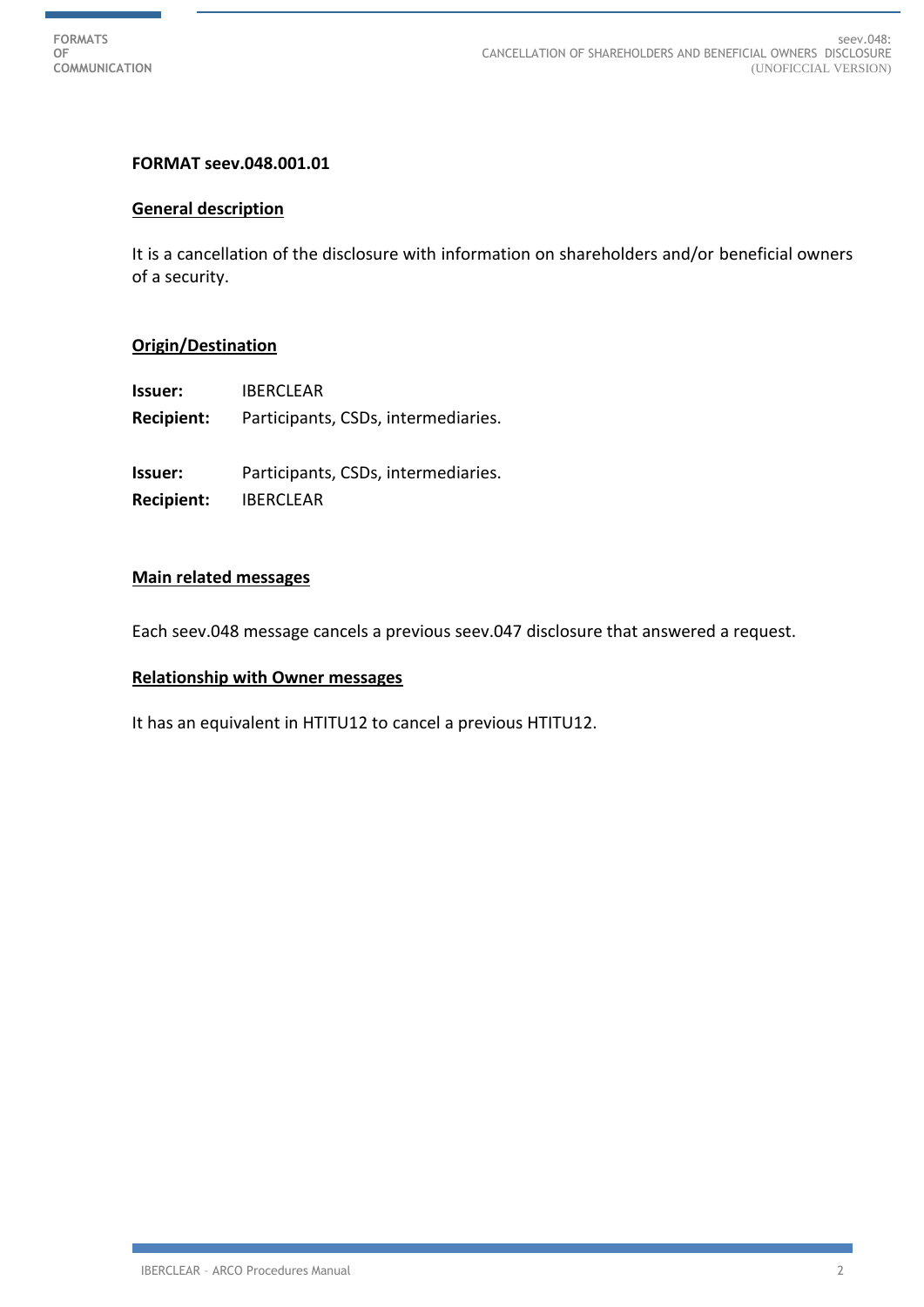# **Format structure**

|                | Mult. | Or     | Lv             | <xml tag=""></xml>                                        | <b>Message Item</b>                      |
|----------------|-------|--------|----------------|-----------------------------------------------------------|------------------------------------------|
|                | [11]  |        | $\mathbf 0$    | <shrhldriddsclsrrspncxladvc></shrhldriddsclsrrspncxladvc> | Shareholder Identification Disclosure    |
|                |       |        |                |                                                           | <b>Response Cancellation Advice V01</b>  |
| 1              | [11]  |        | $\mathbf{1}$   | <dsclsrrspnid></dsclsrrspnid>                             | Disclosure Response Identification       |
|                | [11]  |        | $\mathbf{1}$   | <issrdsclsrreqref></issrdsclsrreqref>                     | Issuer Disclosure Request Reference      |
| $\overline{2}$ | [11]  |        | $\overline{2}$ | _ <lssrdsclsrreqid></lssrdsclsrreqid>                     | Issuer Disclosure Request Identification |
|                | [11]  |        | $\overline{2}$ | <fininstrmid></fininstrmid>                               | Financial Instrument Identification      |
| 3              | [11]  |        | 3              | <isin></isin>                                             | <b>ISIN</b>                              |
|                | [11]  |        | $\overline{2}$ | <shrhldrsdsclsrrcrddt></shrhldrsdsclsrrcrddt>             | Shareholders Disclosure Record Date      |
|                | [11]  |        | 3              | <dt></dt>                                                 | Date                                     |
| 4              | [11]  |        | 4              | $<$ Dt $>$                                                | Date                                     |
|                | [11]  |        | $\mathbf{1}$   | <rspndgintrmy></rspndgintrmy>                             | Responding Intermediary                  |
| 5              | [11]  |        | $\overline{2}$ | $\angle$ Nm>                                              | Name                                     |
|                | [11]  |        | $\overline{2}$ | <ld></ld>                                                 | Identification                           |
| 6              | [11]  | {Or    | 3              | <anybic></anybic>                                         | Any BIC                                  |
| 7              | [11]  | $Or\}$ | $\overline{3}$ | $<$ LEI $>$                                               | LEI                                      |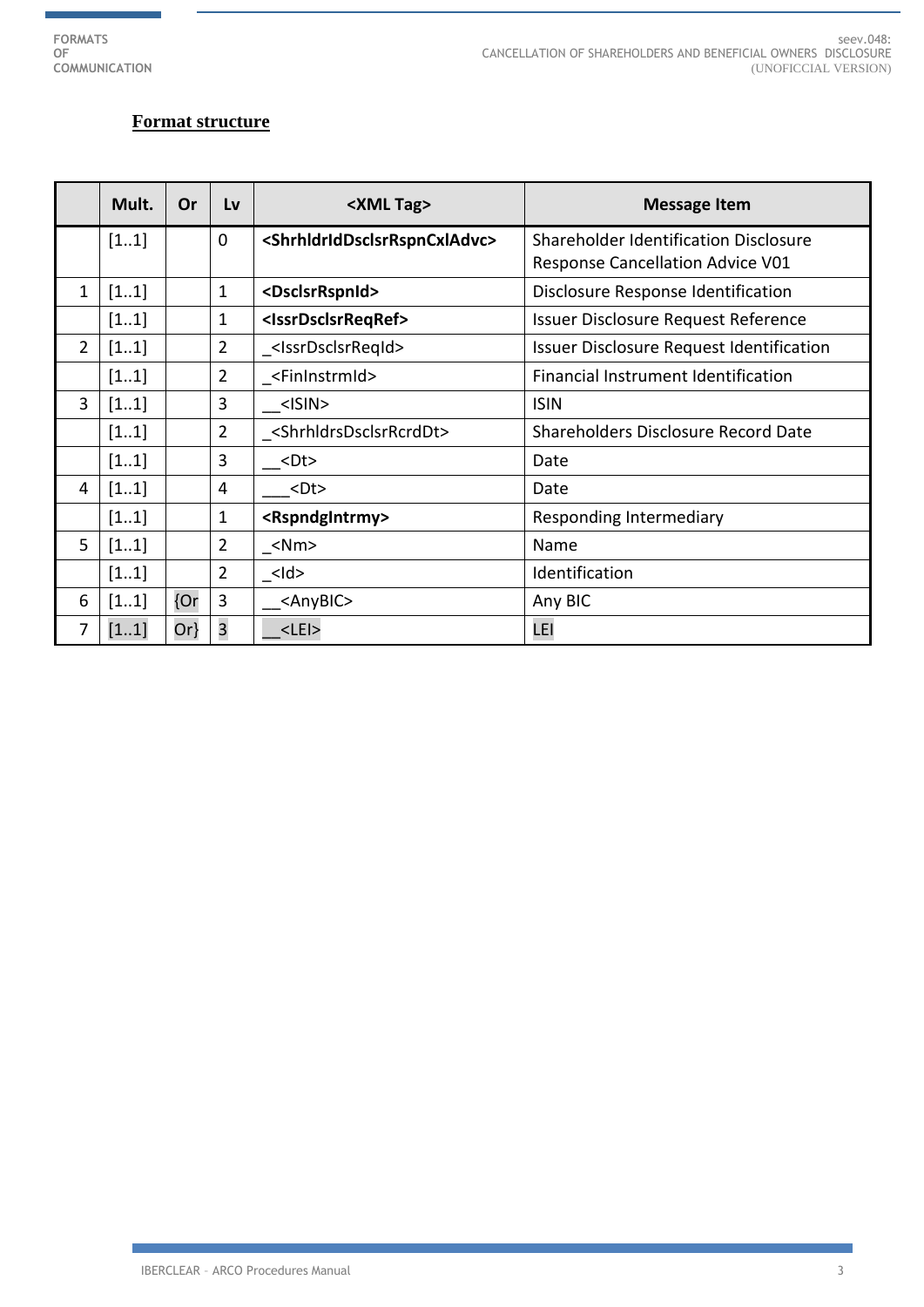**FORMATS OF COMMUNICATION**

# **Clarification of fields**

| $\mathbf{1}$   | Name:               | Disclosure Response Identification                                                                                                               |
|----------------|---------------------|--------------------------------------------------------------------------------------------------------------------------------------------------|
|                | Format:             | Alphanumeric up to 35 positions.                                                                                                                 |
|                | Content:            | Unique answer reference with disclosure seev.047 to cancel.                                                                                      |
| $\overline{2}$ | Name:               | <b>Issuer Disclosure Request Identification</b>                                                                                                  |
|                | Format:             | Alphanumeric up to 35 positions.                                                                                                                 |
|                | Content:            | Official and unique reference assigned to the request for disclosure of the holders.                                                             |
| 3              | Name                | <b>ISIN</b>                                                                                                                                      |
|                | Format:<br>Content: | 12 alphanumeric positions. Coding ISO 6166 [AZ] {2,2} [A-ZO-9] {9.9} [0-9] {1,1}.<br>Value code for which ownership identification is requested. |
| 4              | Name                | Shareholders Disclosure Record Date                                                                                                              |
|                | Format:             | ISODate: YYYY-MM-DD.                                                                                                                             |
|                | Content:            | Record date for which the identification of ownership of the positions is requested.                                                             |
| 5              | Name                | Name of Responding Intermediary                                                                                                                  |
|                | Format:             | Alphanumeric up to 350 positions.                                                                                                                |
|                | Content:            | Name of the intermediary that prepares the cancellation of the response of<br>seev.047.                                                          |
| 6              | Name                | <b>BIC of Responding Intermediary</b>                                                                                                            |
|                | Format:             | 11 alphanumeric positions [A-Z0-9] {4.4} [AZ] {2.2} [A-Z0-9] {2.2} [A-Z0-9] {3.3}.                                                               |
|                | Content:            | BIC code of the Intermediary that prepares the seev.048 cancelation. For participant<br>entities of IBERLEAR, a BIC identifier must be informed. |
|                |                     |                                                                                                                                                  |
| 7              | Name                | LEI of Responding Intermediary                                                                                                                   |
|                | Format:             | 20 alphanumeric positions [A-Z0-9]{18,18}[0-9]{2,2}.                                                                                             |
|                | Content:            | LEI code of the Intermediary that prepares the seev.048 cancelation.                                                                             |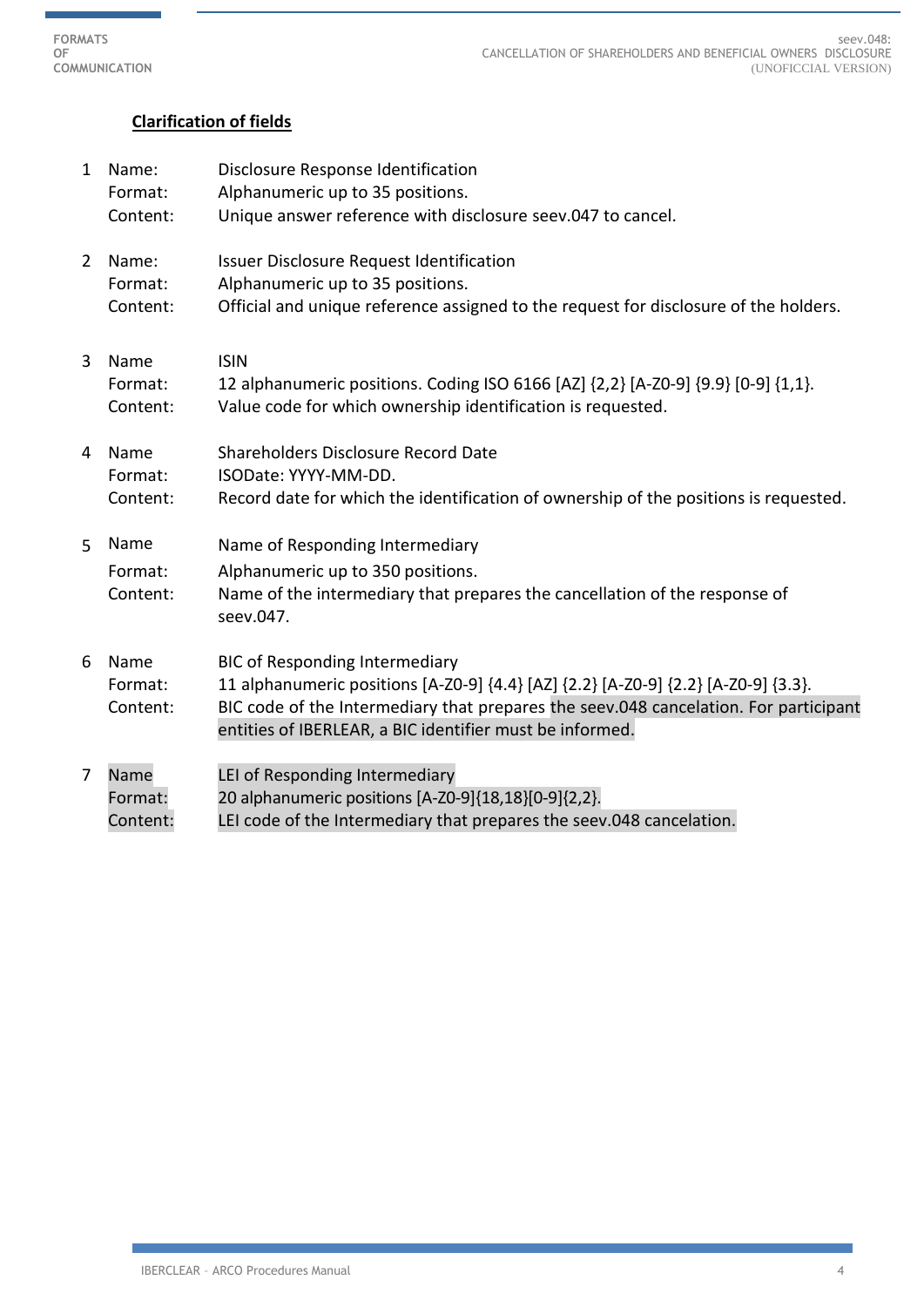ŧ

## **DOCUMENT VERSIONS**

| <b>Version</b> | Pages modified / Observations                                                                                                                                  |
|----------------|----------------------------------------------------------------------------------------------------------------------------------------------------------------|
| 03/09/2020     | First version of the document subject to change                                                                                                                |
| 07/06/2021     | Second version of the document: Field 7 is added to give the intermediary the<br>option to identify himself through LEI and the content of field 6 is amended. |

| <b>Section</b>                                | Title                                         |
|-----------------------------------------------|-----------------------------------------------|
| Identification of shareholders and beneficial | Disclosure communication statements with      |
| owners                                        | shareholder and beneficial owners information |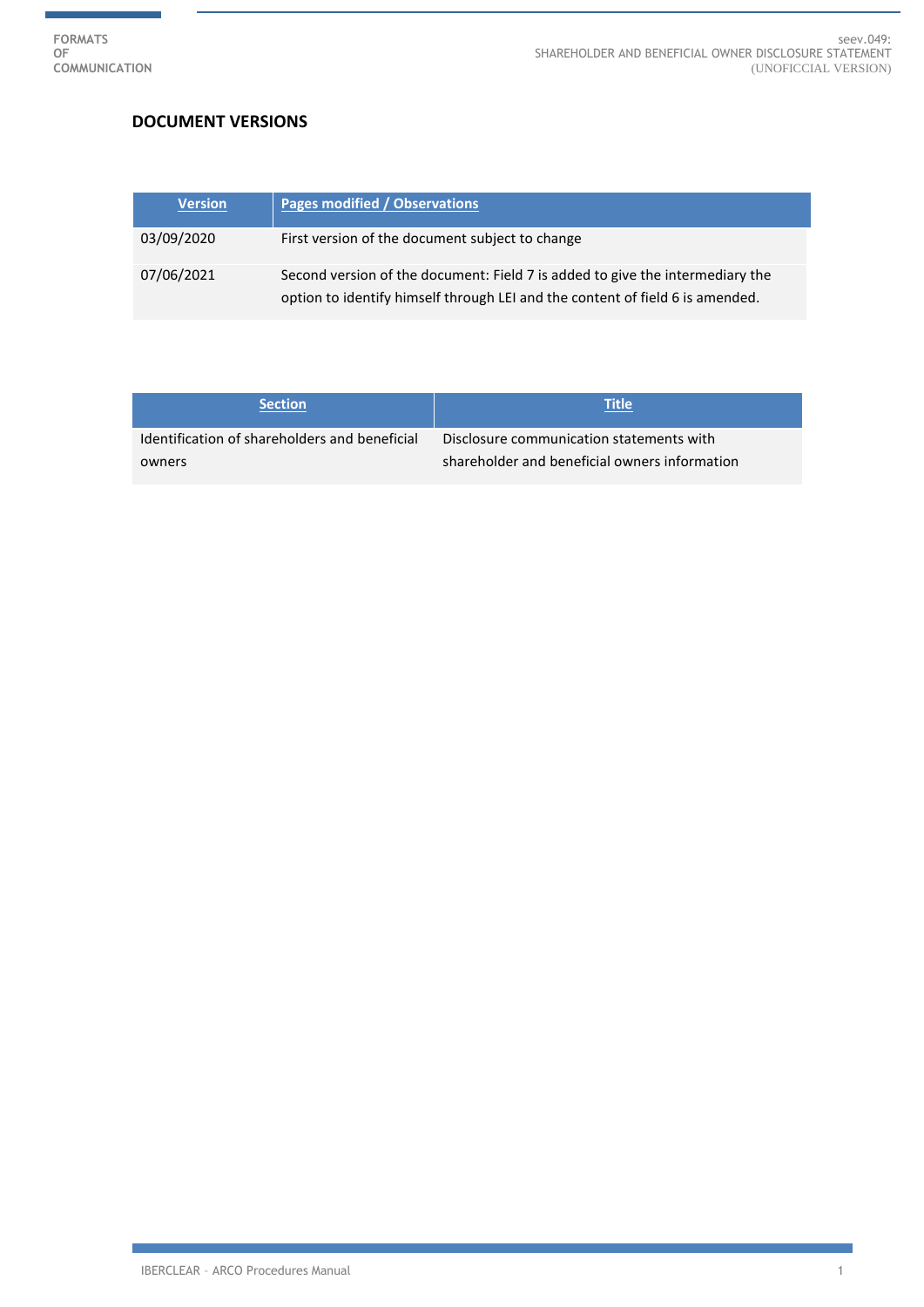## **FORMAT seev.049.001.01**

#### **General description**

It is a communication with the state of the different disclosures with information on shareholders and/or beneficial owners of a security.

### **Origin/Destination**

**Issuer:** IBERCLEAR **Receiver:** Participants, CSD

### **Main related messages**

Each seev.049 message communicates a state of previous seev.047 disclosures answering a request.

### **Relationship with Owner messages**

It has an equivalent in HTITU12 for those who decide to receive a proprietary format.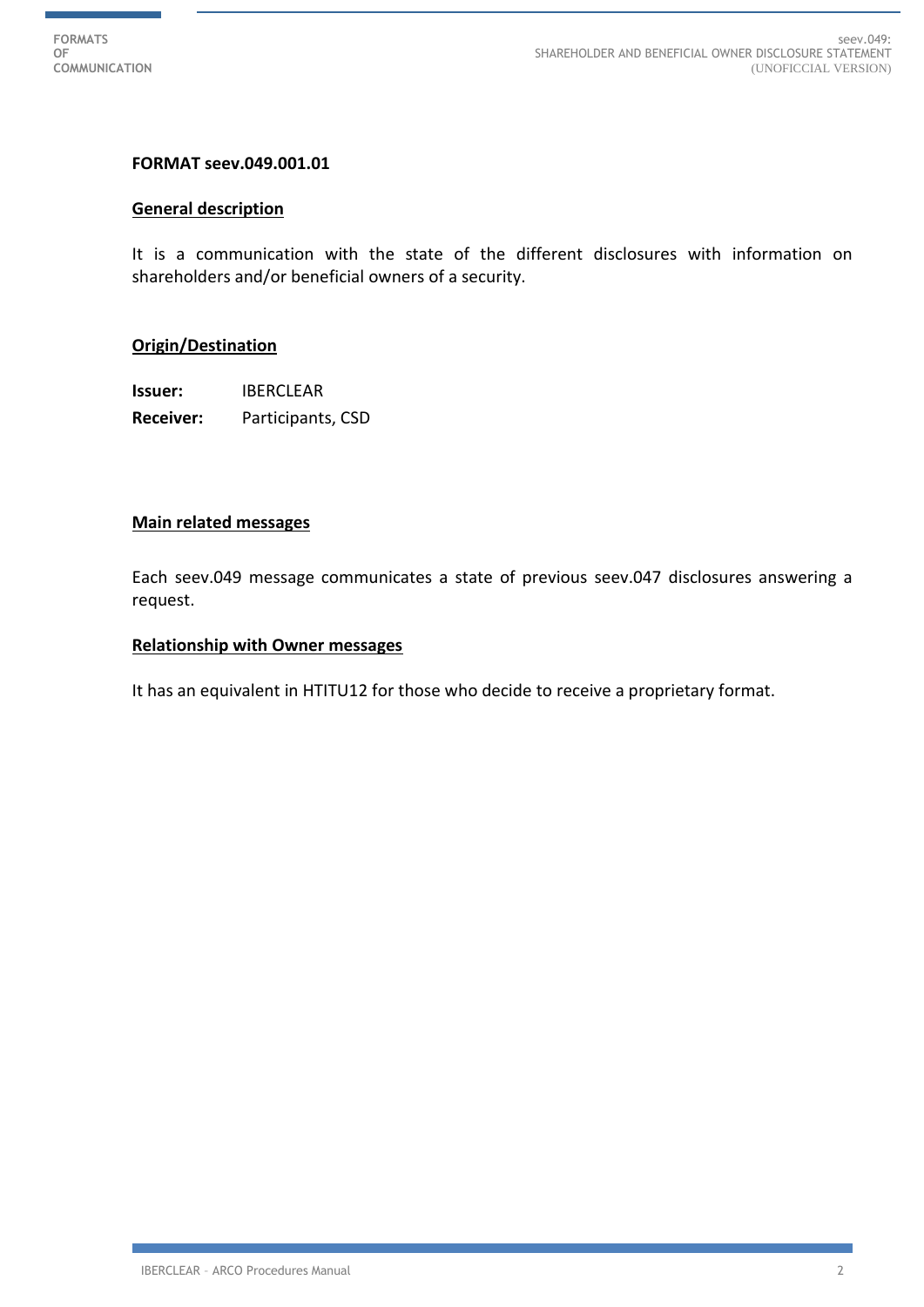# **Format structure**

|                | Mult.  | Or     | Lv                      | <xml tag=""></xml>                                        | <b>Message Item</b>                      |
|----------------|--------|--------|-------------------------|-----------------------------------------------------------|------------------------------------------|
|                | [11]   |        | $\mathbf 0$             | <shrhldriddsclsrrspnstsadvc></shrhldriddsclsrrspnstsadvc> | Shareholder Identification Disclosure    |
|                |        |        |                         |                                                           | Response Status Advice V01               |
| 1              | [11]   |        | $\mathbf 1$             | <dsclsrrspnid></dsclsrrspnid>                             | Disclosure Response Identification       |
|                | [11]   |        | $\mathbf 1$             | <issrdsclsrreqref></issrdsclsrreqref>                     | Issuer Disclosure Request Reference      |
| $\overline{2}$ | [11]   |        | $\overline{2}$          | <lssrdsclsrreqid></lssrdsclsrreqid>                       | Issuer Disclosure Request Identification |
|                | [11]   |        | $\overline{2}$          | <fininstrmid></fininstrmid>                               | Financial Instrument Identification      |
| 3              | [11]   |        | 3                       | $<$ ISIN $>$                                              | <b>ISIN</b>                              |
|                | [11]   |        | $\overline{2}$          | <shrhldrsdsclsrrcrddt></shrhldrsdsclsrrcrddt>             | Shareholders Disclosure Record Date      |
|                | [11]   |        | 3                       | $<$ Dt $>$                                                | Date                                     |
| 4              | [11]   |        | $\overline{\mathbf{4}}$ | $<$ Dt $>$                                                | Date                                     |
|                | [11]   |        | $\mathbf 1$             | <rspndgintrmy></rspndgintrmy>                             | Responding Intermediary                  |
| 5              | [11]   |        | $\overline{2}$          | $<$ Nm $>$                                                | Name                                     |
|                | [11]   |        | $\overline{2}$          | $<$ ld>                                                   | Identification                           |
| 6              | [11]   | {Or    | $\overline{3}$          | <anybic></anybic>                                         | Any BIC                                  |
| $\overline{7}$ | [11]   | $Or\}$ | $\overline{\mathbf{3}}$ | $<$ LEI $>$                                               | LEI                                      |
|                | [11]   |        | $\mathbf 1$             | <rspnrcptnsts></rspnrcptnsts>                             | <b>Response Reception Status</b>         |
|                | [11]   | {Or    | $\overline{2}$          | <accptd></accptd>                                         | Accepted                                 |
| 8              | [11]   |        | $\overline{3}$          | <nospcfdrsn></nospcfdrsn>                                 | No Specified reason                      |
|                | [11]   | $Or\}$ | $\overline{2}$          | <rjctd></rjctd>                                           | Rejected                                 |
| 9              | [11]   | {Or    | $\overline{3}$          | <nospcfdrsn></nospcfdrsn>                                 | No Specified reason                      |
|                | $[1*]$ | $Or\}$ | 3                       | <rsn></rsn>                                               | Reason                                   |
|                | [11]   |        | $\overline{4}$          | <rsncd></rsncd>                                           | ReasonCode                               |
| 10             | [11]   | {Or    | 5                       | $<$ Cd $>$                                                | Code                                     |
|                | [11]   | $Or\}$ | 5                       | <prtry></prtry>                                           | Proprietary                              |
| 11             | [11]   |        | 6                       | $<$ Id $>$                                                | Identification                           |
| 12             | [11]   |        | 6                       | <lssr></lssr>                                             | <b>Issuer</b>                            |
| 13             | [01]   |        | 5                       | <addtlrsninf></addtlrsninf>                               | <b>Additional Reason Information</b>     |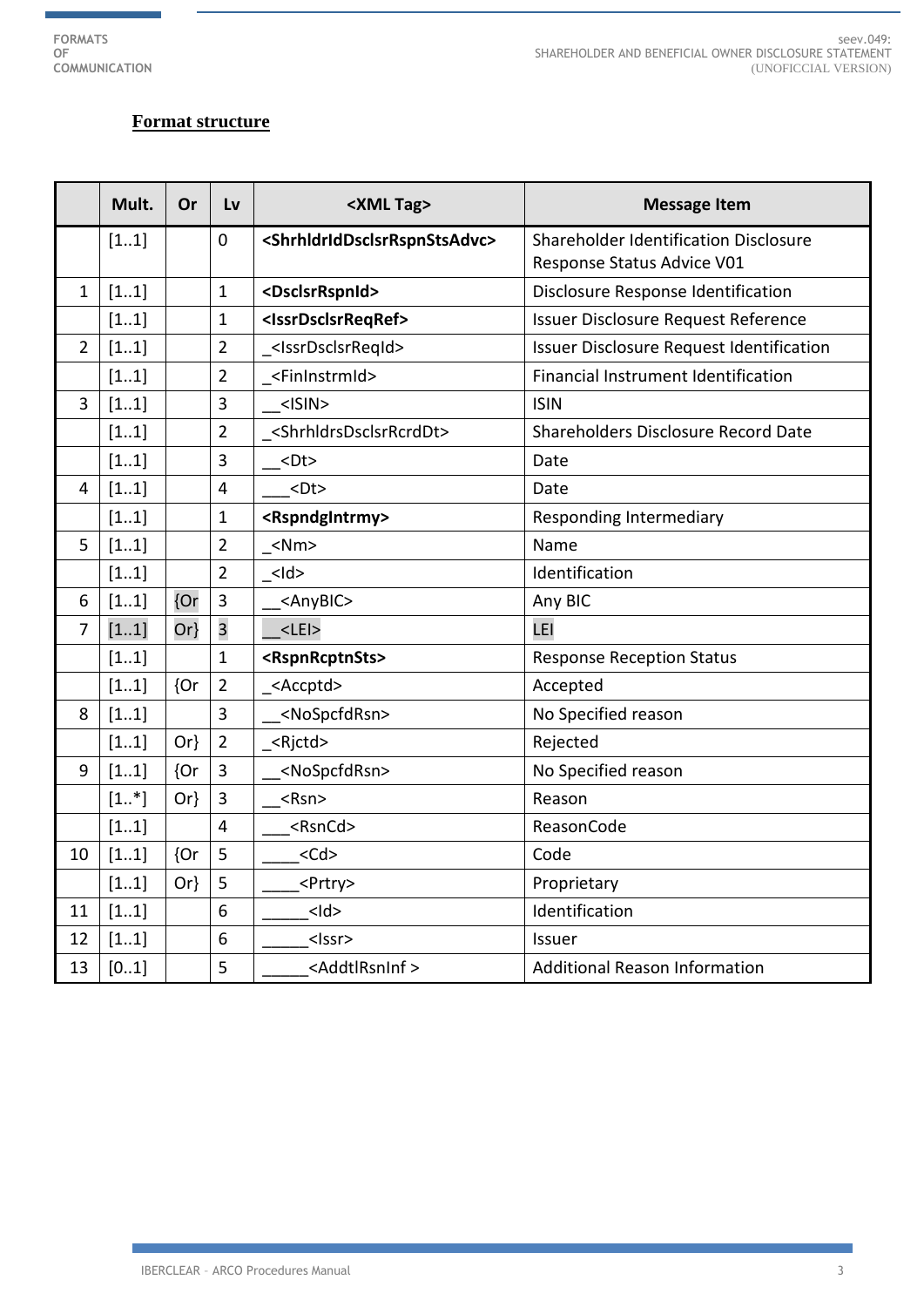**FORMATS OF COMMUNICATION**

seev.049: SHAREHOLDER AND BENEFICIAL OWNER DISCLOSURE STATEMENT (UNOFICCIAL VERSION)

# **Clarification of fields**

| 1  | Name:<br>Format:<br>Content: | Disclosure Response Identification<br>Alphanumeric up to 35 positions.<br>Unique reference of the response of seev.047 to report its status.                                                                                                                                                                           |
|----|------------------------------|------------------------------------------------------------------------------------------------------------------------------------------------------------------------------------------------------------------------------------------------------------------------------------------------------------------------|
| 2  | Name:<br>Format:<br>Content: | <b>Issuer Disclosure Request Identification</b><br>Alphanumeric up to 35 positions.<br>Official and unique reference assigned to the request for disclosure of the holders.                                                                                                                                            |
| 3  | Name<br>Format:<br>Content:  | <b>ISIN</b><br>12 alphanumeric positions. Coding ISO 6166 [AZ] {2,2} [A-ZO-9] {9.9} [0-9] {1,1}.<br>Value code for which ownership identification is requested.                                                                                                                                                        |
| 4  | Name<br>Format:<br>Content:  | Shareholders Disclosure Record Date<br>ISODate: YYYY-MM-DD.<br>Record date for which the identification of ownership of the positions is requested.                                                                                                                                                                    |
| 5. | Name<br>Format:<br>Content:  | Name of Responding Intermediary<br>Alphanumeric up to 350 positions.<br>Name of the broker that prepares the response from seev.047 and that receives the<br>status communication.                                                                                                                                     |
| 6  | Name<br>Format:<br>Content:  | <b>BIC of Responding Intermediary</b><br>11 alphanumeric positions [A-Z0-9] {4.4} [AZ] {2.2} [A-Z0-9] {2.2} [A-Z0-9] {3.3}.<br>BIC code of Intermediary that prepares the response from seev.047 and that<br>receives the status communication. For participant entities of IBERCLEAR, a BIC Code<br>must be informed. |
| 7  | Name<br>Format:<br>Content:  | LEI of Responding Intermediary<br>20 alphanumeric positions [A-Z0-9]{18,18}[0-9]{2,2}.<br>LEI code of Intermediary that prepares the response from seev.047 and that receives<br>the status communication.                                                                                                             |
| 8  | Name<br>Format:<br>Content:  | Accepted status<br>Alphanumeric with 4 positions.<br>Supported value:<br>NORE. No reason.                                                                                                                                                                                                                              |
| 9  | Name<br>Format:<br>Content:  | Rejected status without Specified Reason Code<br>Alphanumeric with 4 positions.<br>Supported value:<br>NORE. No reason.                                                                                                                                                                                                |
| 10 | Name<br>Format:<br>Content:  | Rejected status with Reason Code<br>Alphanumeric with 4 positions.<br>Supported values:<br>IDRI. Invalid Disclosure Request Identification.                                                                                                                                                                            |